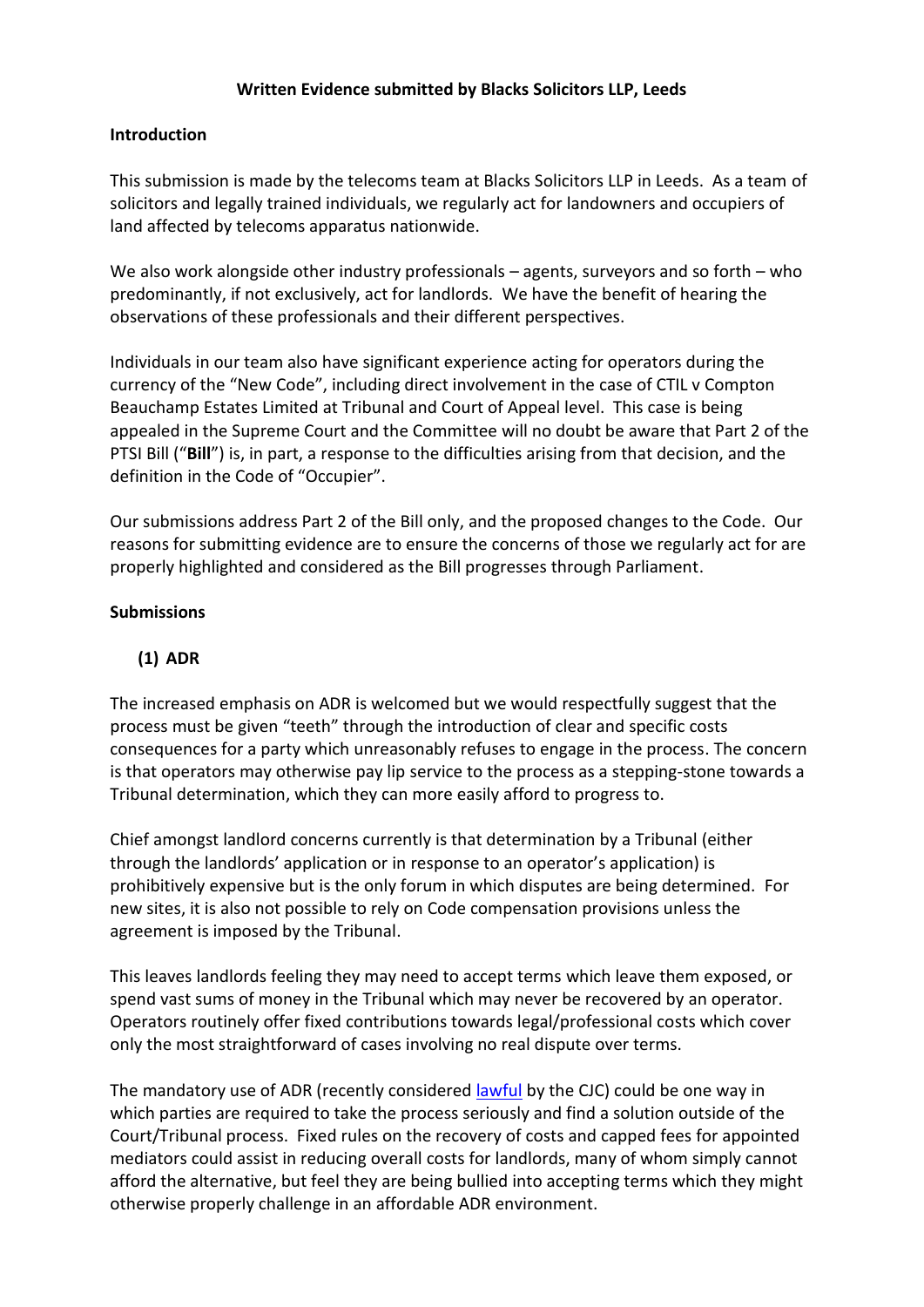This could also drive behaviour changes in operators and the agents which negotiate on their behalf.

The training of specialist mediators with telecoms expertise must be encouraged by appropriate industry bodies such as RICS. There is currently a shortfall in mediators with specialist experience in this area, which requires a detailed understanding of the Code together with valuation principles and market knowledge.

There is a risk that certain mediators will be considered too "aligned" with landlord or operator interests due to previous experience, which may lead to parties becoming entrenched in refusing to appoint those they do not consider to be fully independent, rightly or wrongly.

We would respectfully suggest that the mandatory arbitration scheme being proposed by the Commercial Rent (Coronavirus) Bill may provide procedural solutions by analogy with telecommunications disputes/renewals.

# **(2) 1954 Act amendments**

The Government's consultation confirmed that the statutory valuation regime in the Code would not be revisited in the Bill.

Whilst this was disappointing to many who see this issue as the principal reason for the slowdown in the market rollout of apparatus and deteriorating landlord/operator relationships, it was surprising to see that proposals have been made to incorporate the Code's valuation regime into the 1954 Act.

The purpose of the transitional provisions accompanying the Code were clearly aligned with the Law Commission's recommendations – those landlords who freely negotiated primarypurpose leases with the protection of Part 2 of the 1954 Act, still in term in December 2017, were assured those statutory rights to renew would not be taken away by the Code which, in many cases, would intervene in contracts completed many years before its introduction.

The development of the law in this area since December 2017 has recently resulted in decisions which provide helpful guidance on valuation under the 1954 Act and a growing consensus among valuers, albeit this is not always reflected in the terms being offered by operators. It is clear the hypothetical open market valuation must take place in the "shadow" of the Code and that the valuation regime is relevant to a degree. This appears to be a satisfactory regime in which negotiations can now take place.

To effectively alter the existing transitional arrangements would undermine the balance that was sought to be achieved when introducing the new Code. Very large, commercial advised organisations entered legally binding contracts which both parties understood would be subject to the 1954 Act regime. Operators have the "comfort blanket" of knowing that renewal will bring the renewed agreement into the Code regime. Landlords can be assured they are able to rely on 1954 Act principles in relation to valuation and existing terms.

Operators can of course vary those terms but, as per settled 1954 Act principles, must show good reason to depart from those terms.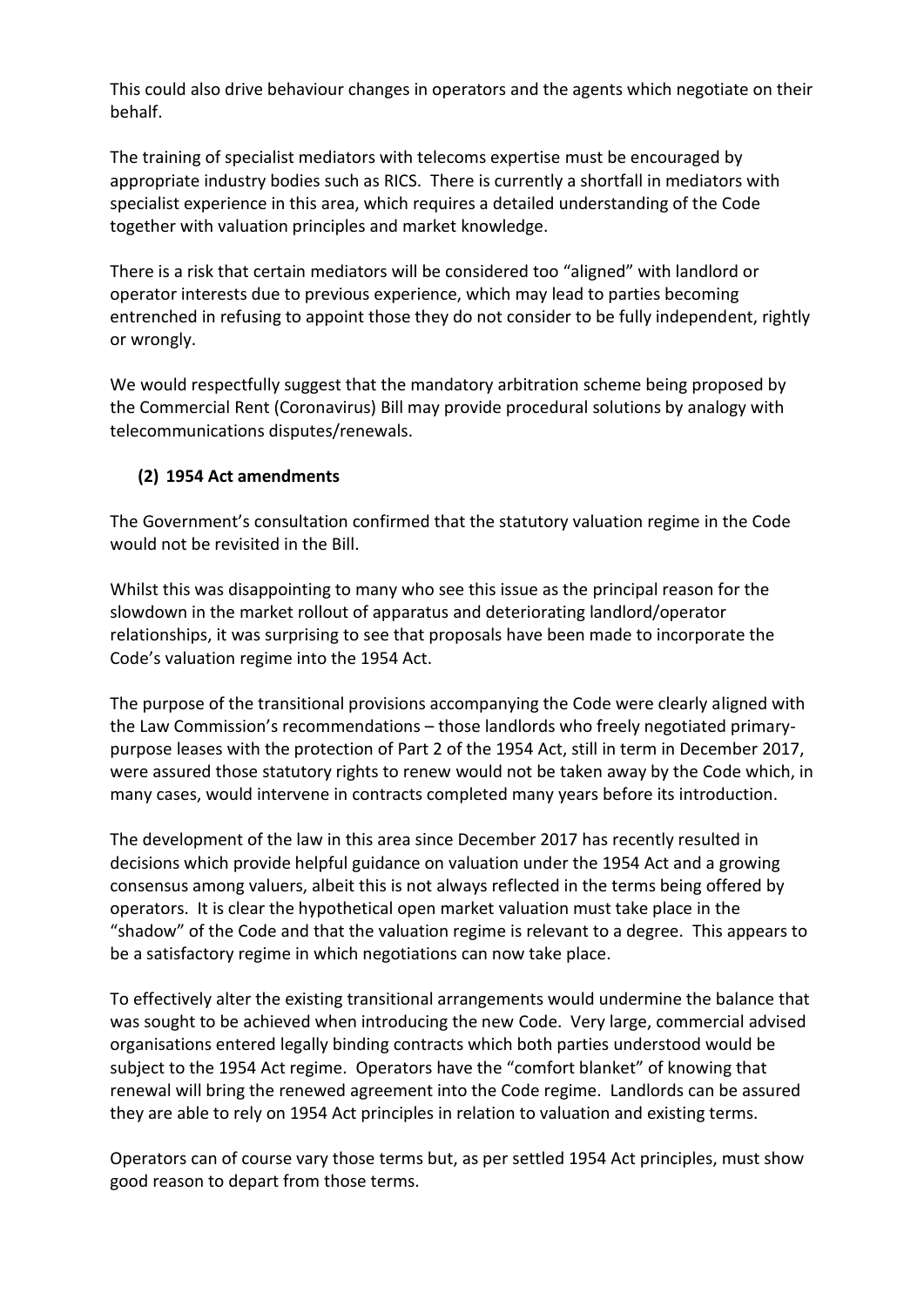There are further concerns as to the consequences for parties who were served with Section 26 requests a significantly long time ago by an operator. In many cases, while the law was being developed on valuation, repeated extensions of time were agreed, and continue to be agreed, under Section 29B of the 1954 Act.

A re-writing of the 1954 Act to align it with Code valuations will likely see many of these cases becoming County Court (or Tribunal) claims with accompanying applications to determine a backdated interim rent.

Our reading of the Bill suggests that the valuation regime may, feasibly, be given retrospective effect, meaning certain landlords could be exposed to significant backdated claims for an interim rent to be set which is lower (often significantly so) than the passing rent which has been paid in the intervening period, sometimes over several years. This could result in large and, in many cases, unaffordable backdated rent credits which landlords would need to account for.

Interim rent is payable from the earliest date which could have been specified in the S26 request/S25 notice. An extreme example could involve a renewal claim leading to an interim rent payable from June 2018, but at a valuation imposed under the Code with its no-network assumption for a period of over four years. T

We respectfully suggest that to retrospectively amend the 1954 Act-affected agreements in this manner and remove the transitional arrangements would be to undermine landlord confidence further, and increase the prospect of entrenched parties once more finding their way around a new valuation regime. Inevitably, fresh litigation will follow whilst negotiations which have recently picked up will once again slow down while guidance is awaited.

There is now sufficient guidance, and market comparables, to allow the County Court/Tribunal to make reasoned determinations by reference to settled 1954 Act principles, which factor in the Code accordingly (e.g. *Pipingford*).

We would also respectfully suggest that, if amendments are to be made, strict provisions are put in place to avoid the Bill having retrospective effect on interim rent applications and in respect of notices/requests which have been served prior to the Bill coming into force.

# **(3) Increased use of Tribunals**

We welcome the increased use of the Tribunals as the forums in which all Code/1954 Act telecoms matters may be determined. The expertise being developed within the Tribunals will ensure a more consistent approach across the judiciary.

The Upper Tribunal (LC) Rules and PD have been developed over recent years to take into account the unique nature of telecoms disputes and accommodate their procedural quirks. Sensible steps were also taken to limit the size of bundles following a culture of inserting ever possible page into statements of case by certain operators, rather than following established equivalent principles in the CPR relating to relevance and conciseness.